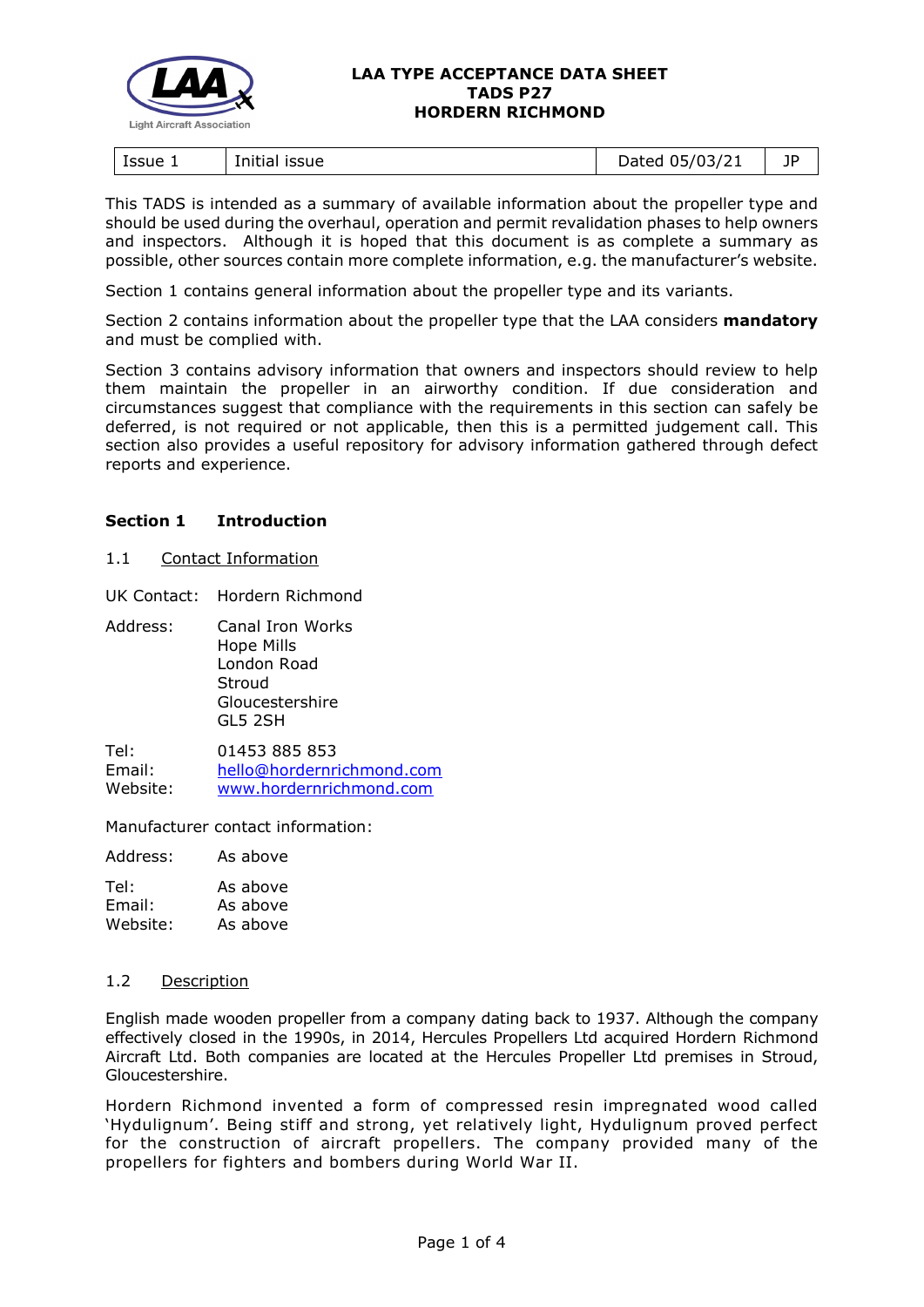

#### **LAA TYPE ACCEPTANCE DATA SHEET TADS P27 HORDERN RICHMOND**

Hordern Richmond propellers are found on a number of LAA administered types, including Aeronca 100, Auster (various models), Chrislea Super Ace, Cosmic Wind, DH Hornet Moth, DH Tiger Moth, Druine Condor, Jodel D9, Rollason Beta, Taylorcraft Plus D, Tipsy Belfair and Tipsy trainer.

## **Section 2 Mandatory information for owners, operators and inspectors**

At all times, responsibility for the maintenance and airworthiness of an aircraft (including the propeller) rests with the owner. A condition stated on a Permit to Fly requires that: *"the aircraft shall be maintained in an airworthy condition".* 

#### 2.1 Lifed Items

No type-specific information, refer to manufacturer's information wherever possible.

# 2.2 Operator's Manuals

Where possible, the manuals describing setup, operation and maintenance procedures for the propeller should be obtained from the manufacturer or importer and retained with the aircraft's records.

#### 2.3 Maintenance Schedule

Standard maintenance procedures for wooden propellers apply and refer to specific manufacturer's information wherever possible.

Propellers fitted to LAA administered aircraft that are maintained either in accordance with the manufacturer's maintenance schedule, the CAA Light Aircraft Maintenance Schedule (LAMS) [CAP 411](http://www.caa.co.uk/CAP411) or the LAA Generic Maintenance Schedule, further details of which can be found in LAA Technical Leaflet [TL 2.19: The LAA Generic Maintenance Schedule.](http://www.lightaircraftassociation.co.uk/engineering/TechnicalLeaflets/Operating%20An%20Aircraft/TL%202.19%20The%20LAA%20Generic%20Maintenance%20Schedule.pdf) Note: The CAA and LAA produced maintenance schedules were originally written around the maintenance requirements of aircraft fitted with traditional aircraft engines and propellers.

Some aircraft may have mandated maintenance requirements and/or schedules which are stated on the aircraft's Operating Limitations document and these must be followed.

More information on maintenance schedules can be found in the **Aircraft Maintenance** section of the LAA website.

#### 2.4 Airworthiness Directives

There is one AD that affects Hordern Richmond wooden fixed pitch propellers:

| <i>Reference ID</i>       | Dated     | Description                      |
|---------------------------|-----------|----------------------------------|
| <b>CAA AD 2219 PRE 80</b> | 30 Nov 09 | Issues with protecting sheathing |

Check [CAA CAP 747](http://www.caa.co.uk/cap747) for amendments to the above or additional Airworthiness Directives.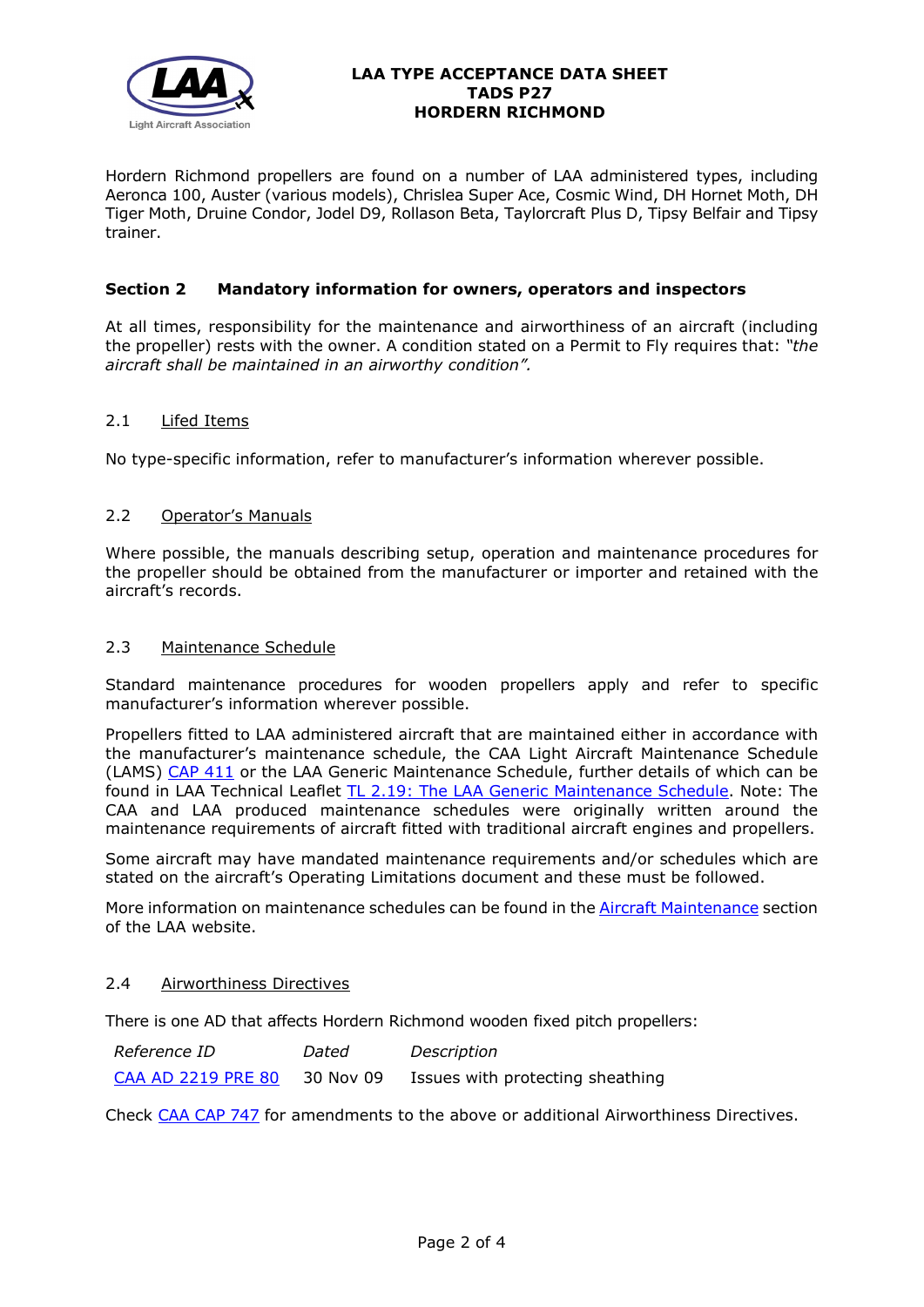

## 2.5 Mandatory Permit Directives

No type-specific MPDs at this time.

Check CAA [CAP 661](http://www.caa.co.uk/cap661) which lists MPDs issued before 31 January 2012 and is no longer being updated.

The CAA now provides links to MPDs issued after 31 January 2012 on the [CAA MPD Listing](http://publicapps.caa.co.uk/modalapplication.aspx?appid=11&mode=list&type=sercat&id=55) page of their website.

The LAA website should be checked for MPDs that are non-type specific in LAA Technical Leaflet [TL 2.22: Non-Type Specific MPDs.](http://www.lightaircraftassociation.co.uk/engineering/TechnicalLeaflets/Operating%20An%20Aircraft/TL%202.22%20non-type%20specific%20MPDs.pdf)

2.6 CAA Mandatory Requirements for Airworthiness CAP747 and Civil Aircraft Airworthiness Information and Procedures (CAAIP) CAP562

*Reference ID Dated Description* [CAA AD 2219 PRE 80](http://www.lightaircraftassociation.co.uk/engineering/TADs/P27/CAA%20AD%202219%20Pre%2080.pdf) 30 Nov 09 Issues with protecting sheathing

CAA publications [CAP 747](http://www.caa.co.uk/CAP747) and [CAP 562](http://www.caa.co.uk/CAP562) contain information that may be relevant to LAA administered aircraft and should be checked for applicability.

# 2.7 LAA Required Modifications (including LAA issued AILs, SBs, etc)

No type-specific required modifications at this time.

#### 2.8 Operating Limitations to be Placarded or Shown by Instrument Markings

The Operating Limitations document for the aircraft will specify aircraft and powerplant limitations for that particular aircraft. Where a propeller is being fitted in accordance with a Propeller Type List  $(PTL/1)$ , any limitations proscribed by the relevant  $PTL/1$  document must be adhered to.

Notes:

- Refer to the propeller manufacturer's latest documentation for the definitive parameter values and recommended placards.
- Data stated on the aircraft's Operating Limitations document must be displayed by means of cockpit placards or instrument markings.

#### **Section 3 Advice to owners, operators and inspectors**

#### 3.1 General

Where possible, the manuals describing setup, operation and maintenance procedures for the propeller should be obtained from the manufacturer or importer and retained with the aircraft's records.